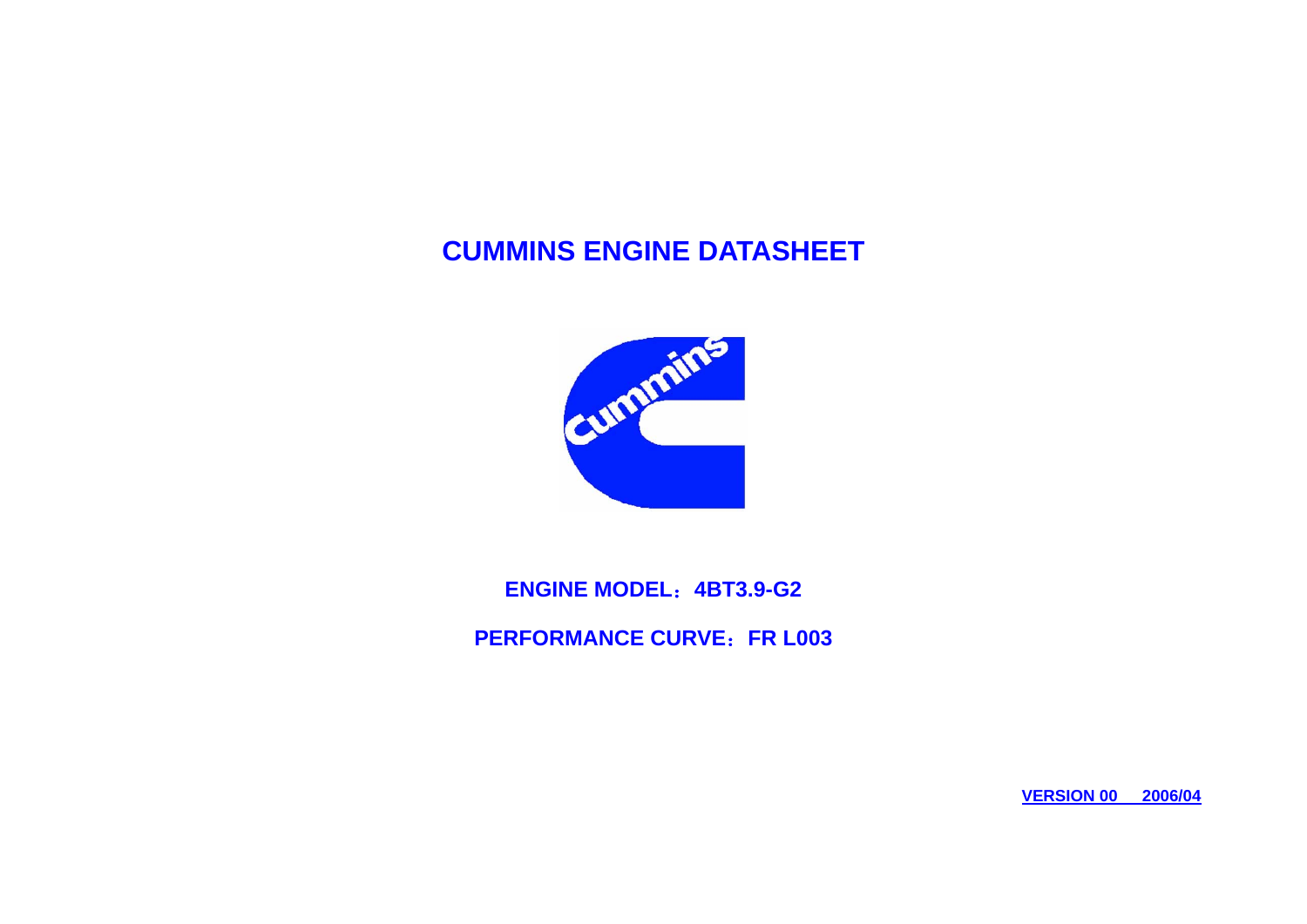| Cummins                                                                                                                                 | DONGFENG CUMMINS ENGINE Co., Ltd.<br>XiangFan HuBei P.R.CHINA |                                 | <b>ENGINE MODEL</b><br>4BT3.9-G2 |                                    | <b>FREFORMANCE CURVE</b><br><b>FR L003</b> |         |
|-----------------------------------------------------------------------------------------------------------------------------------------|---------------------------------------------------------------|---------------------------------|----------------------------------|------------------------------------|--------------------------------------------|---------|
|                                                                                                                                         | <b>ENGINE DATASHEET-for G-drive</b>                           |                                 |                                  | <b>ENGINE FAMILY</b><br><b>D38</b> | <b>CPL</b><br><b>PP L005</b>               | 2006/04 |
| <b>Displacement</b>                                                                                                                     | 3.9L                                                          | Air intake way                  | turbo-charged                    |                                    |                                            |         |
| <b>Cylinder bore</b>                                                                                                                    | 102 mm                                                        | <b>Cylinder quantity</b>        | 4                                |                                    | kW(BHP)                                    | @RPM    |
| <b>Stroke</b>                                                                                                                           | $120$ mm                                                      |                                 |                                  |                                    | 36(48)                                     | 1500    |
| Fuel system                                                                                                                             |                                                               | A pump GAC governor/ BYC ASIMCO |                                  |                                    | Speed-droop                                | 5%      |
| Engine testing with fuel system, water pump and oil pump, without air compressor, alternator, fan, other options and driving accessory. |                                                               |                                 |                                  |                                    |                                            |         |
| Testing condition: air intake resistance 250 mmHg, exhaust back pressure 50 mmHg.                                                       |                                                               |                                 |                                  |                                    |                                            |         |

| Engine           | <b>Standby Power</b> |    | <b>Base Output Power</b> |    | <b>Continuous Power</b> |     |
|------------------|----------------------|----|--------------------------|----|-------------------------|-----|
| <b>Speed-RPM</b> | <b>LAN</b><br>18 V V | HP | kW                       | uв | kW                      | -10 |
| 1500             |                      | 54 | 36                       |    | $N/\Delta$              |     |

| <b>Output Power</b>     |                          |           | <b>Fuel consumption</b> |      |  |  |  |
|-------------------------|--------------------------|-----------|-------------------------|------|--|--|--|
| $\frac{0}{0}$           | kW                       | <b>HP</b> | g/kW.h                  | L/h  |  |  |  |
|                         | <b>Standby Power</b>     |           |                         |      |  |  |  |
| 100                     | 40                       | 54        | 212                     | 10.3 |  |  |  |
|                         | <b>Base Output Power</b> |           |                         |      |  |  |  |
| 100                     | 36                       | 48        | 214                     | 9.3  |  |  |  |
| 75                      | 27                       | 36        | 223                     | 7.3  |  |  |  |
| 50                      | 18                       | 24        | 244                     | 5.3  |  |  |  |
| 25                      | 9                        | 12        | 312                     | 3.4  |  |  |  |
| <b>Continuous Power</b> |                          |           |                         |      |  |  |  |
| N/A                     | N/A                      | N/A       | N/A                     | N/A  |  |  |  |

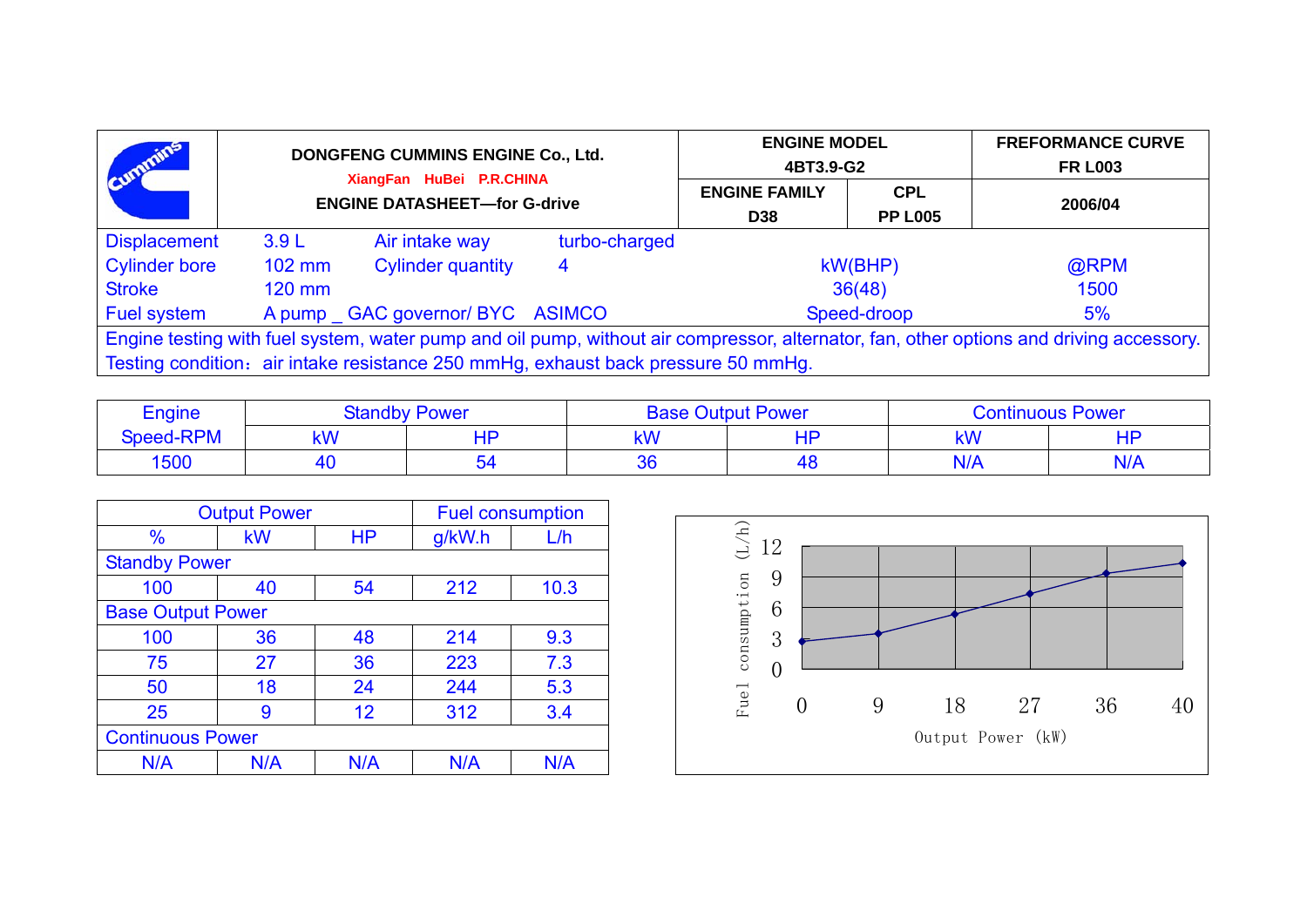|                                                 | DONGFENG CUMMINS ENGINE Co., Ltd.<br>XiangFan HuBei P.R.CHINA       | <b>ENGINE MODEL</b><br>4BT3.9-G2   |                              | <b>FREFORMANCE CURVE</b><br><b>FR L003</b> |  |  |  |
|-------------------------------------------------|---------------------------------------------------------------------|------------------------------------|------------------------------|--------------------------------------------|--|--|--|
|                                                 | <b>ENGINE DATASHEET-for G-drive</b>                                 | <b>ENGINE FAMILY</b><br><b>D38</b> | <b>CPL</b><br><b>PP L005</b> | 2006/04                                    |  |  |  |
| <b>Typical engine data</b>                      |                                                                     |                                    |                              |                                            |  |  |  |
| Net weight                                      |                                                                     |                                    | kg                           | 321                                        |  |  |  |
|                                                 | Rotate part instantaneous inertia _ without flywheel                |                                    | kg.m2                        | 0.143                                      |  |  |  |
|                                                 | Distance between gravity center and rear surface of cylinder block  |                                    | mm                           | 373                                        |  |  |  |
|                                                 | Distance between gravity center and center line above of crankshaft |                                    | mm                           | 163                                        |  |  |  |
|                                                 | <b>Engine installation</b>                                          |                                    |                              |                                            |  |  |  |
|                                                 | Static bent torque permitted—rear surface of cylinder block         |                                    | N.m                          | 1356                                       |  |  |  |
|                                                 | Static bent torque permitted—front surface of cylinder block        |                                    | N.m                          | 435                                        |  |  |  |
|                                                 | Static bent torque permitted—flank surface of cylinder block        |                                    | N.m                          | 365                                        |  |  |  |
| <b>Exhaust system</b>                           |                                                                     |                                    |                              |                                            |  |  |  |
| Max. back pressure                              |                                                                     |                                    | mmHg                         | 76                                         |  |  |  |
|                                                 | Diameter of exhaust pipe recommended                                |                                    | mm                           | 75                                         |  |  |  |
| Air intake system<br>Max. air intake resistance |                                                                     |                                    |                              |                                            |  |  |  |
| <b>Dirty filter</b>                             |                                                                     |                                    | mmH2O                        | 635                                        |  |  |  |
| Normal air cleaner and clean filter             |                                                                     |                                    | mmH2O                        | 254                                        |  |  |  |
|                                                 | Heavy duty cleaner and clean filter                                 |                                    | mmH2O                        | 381                                        |  |  |  |
|                                                 | Diameter of intake pipe recommended                                 |                                    | mm                           | 75                                         |  |  |  |

**Lubrication system**  Normal oil pressure range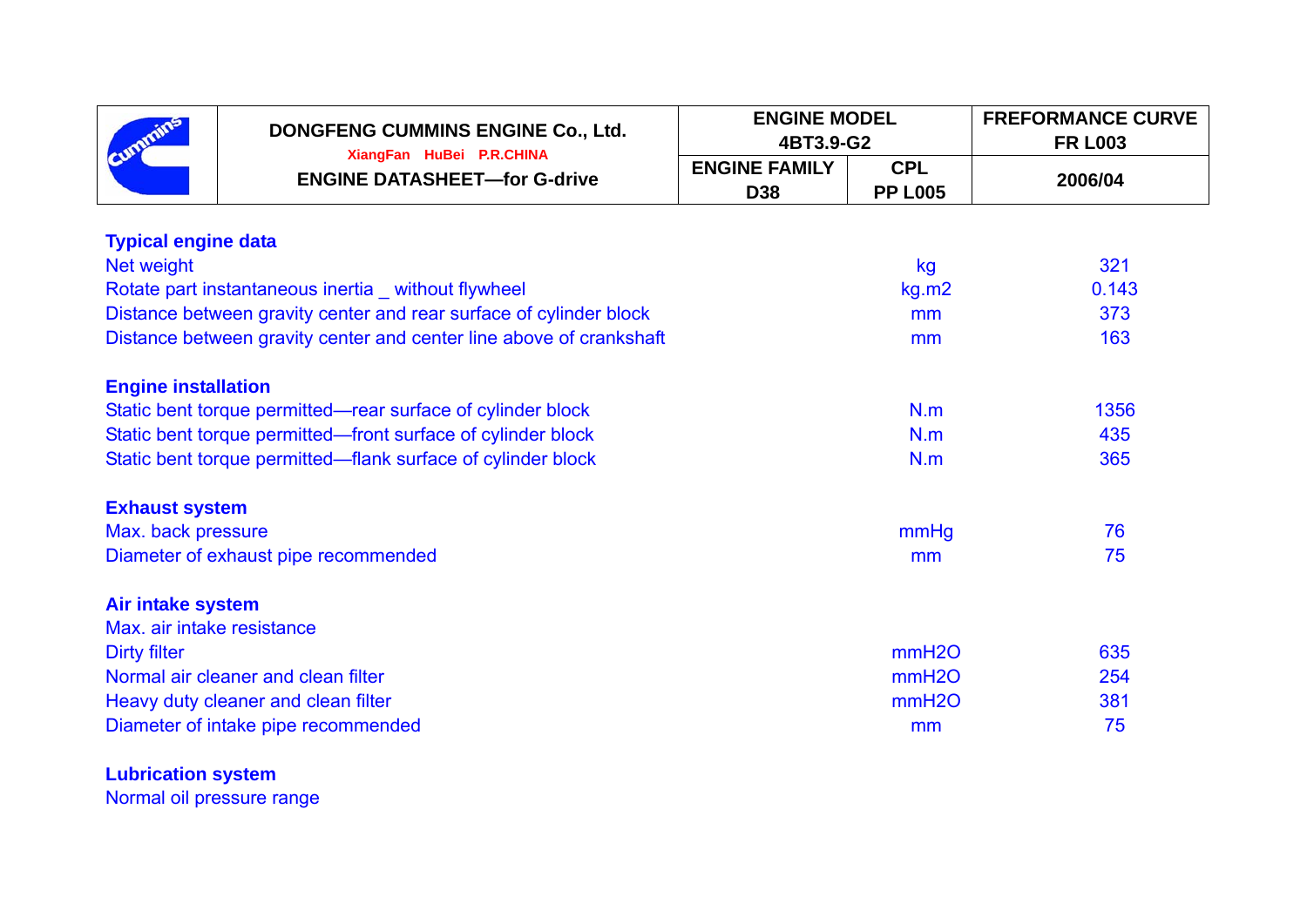| Low idle                                                             | kPa                          | 207                  |
|----------------------------------------------------------------------|------------------------------|----------------------|
| <b>Rated speed</b>                                                   | kPa                          | 345                  |
| Max. oil temperature permitted in oil pan                            | $\mathcal{C}$                | 121                  |
| Oil pan capacity (Max Min)                                           | L                            | 9.5 8.5              |
| Lubrication system Min. capacity (oil pan + oil filter)              |                              | 10.9                 |
| Usage inclining degree permitted (any direction)                     |                              | 40                   |
| <b>Fuel system</b>                                                   |                              |                      |
| Fuel injection pump model                                            | BYC A pump with GAC governor |                      |
| Max. fuel input resistance of transfer pump                          | mmHg                         | 102                  |
| Max. overflow fuel resistance at overflow pipe of injector           | mmHg                         | 254                  |
| <b>Total fuel overflow amount</b>                                    | L/h                          | 30                   |
| <b>Cooling system</b>                                                |                              |                      |
| Coolant capacity-engine only                                         |                              | 7.2                  |
| Max. coolant cycling resistance exterior engine                      | kPa                          | 28                   |
| Thermostat adjusting temperature (range)                             | $\mathcal{C}$                | 82 95                |
| Min. opening pressure of radiator cap                                | kPa                          | 69                   |
| Max. coolant temperature permitted _ Standby Power/Base output Power | $\mathcal{C}$                | 104/100              |
| <b>Electric system</b>                                               |                              |                      |
| <b>Starter</b>                                                       | 12V                          | <b>24V</b>           |
| <b>Battery charging system</b>                                       | <b>63A</b>                   | <b>40A</b>           |
| Max. starting circuit resistance                                     | $0.00075\Omega$              | $0.002\Omega$        |
| Min. battery capacity -12°C (CCA: Cold Cranking Ampere)              | <b>625CCA</b>                | <b>312CCA</b>        |
| <b>Technical data</b> _ under standard fuel delivery rate FR L003    | <b>Base output Power</b>     | <b>Standby Power</b> |
| Engine speed RPM                                                     | 1500                         | 1500                 |
| <b>Output Power KW</b>                                               | 36                           | 40                   |